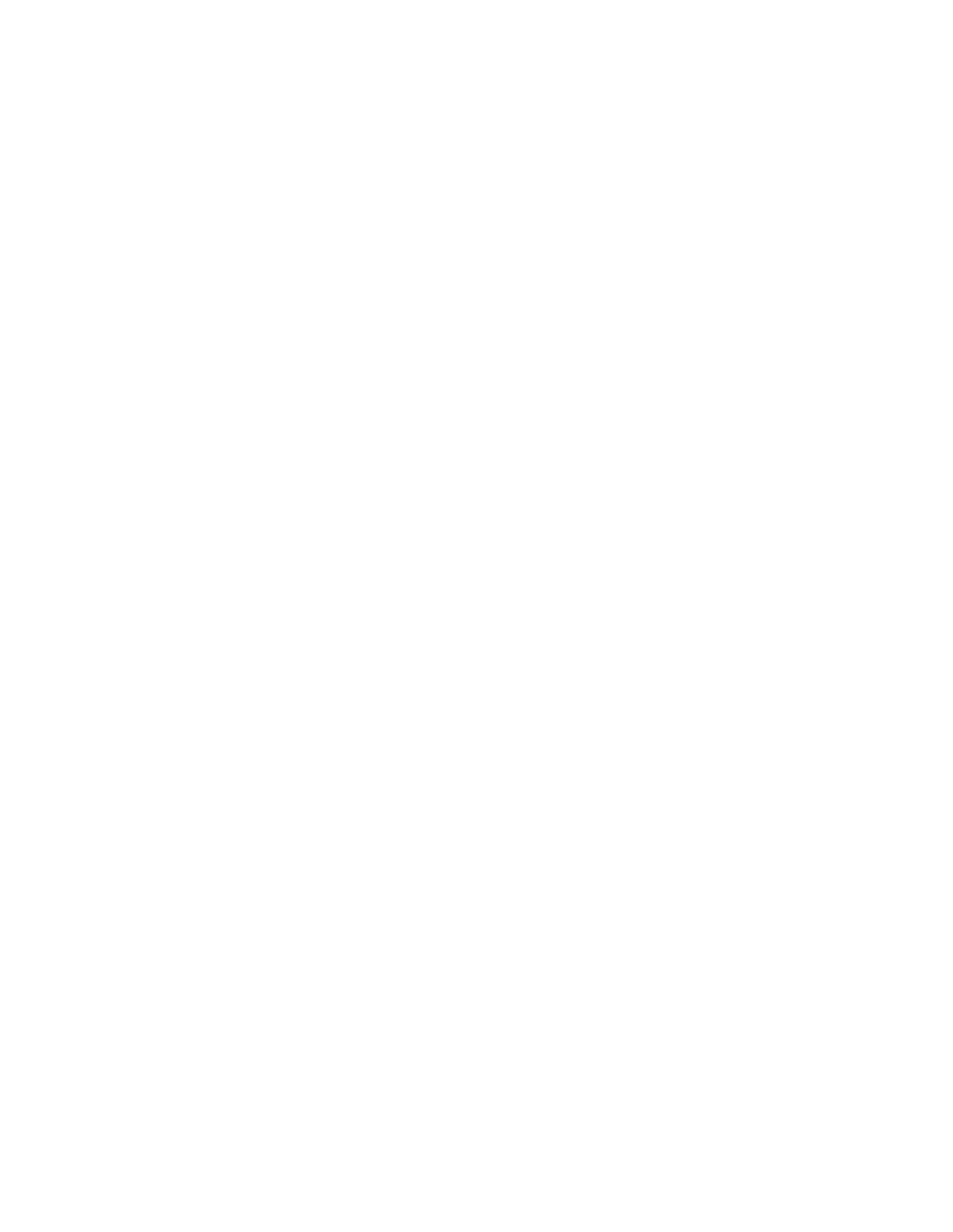

**Business Council of British Columbia** Est. 1966

**JUNE 2022**

# **PUTTING THE INFLATION GENIE BACK IN THE BOTTLE**

## **HIGHLIGHTS**

•Global GDP growth is expected to slow from 6.1% in 2021 to 3.6% in 2022 and 2023. United States GDP will decelerate from growth of 5.7% in 2021 to 3.7% in 2022 and 2.3% in 2023.

•Across several advanced economies, including Canada, fiscal and monetary policies have been too loose for too long. Demand for goods and services is outstripping supply. Inflation rates in the United Kingdom (9% y/y), United States (8.3%), Euro area (7.4%), Canada (6.8%) and Australia (5.1%) are *several multiples* of central bank inflation targets.

•Central banks' challenge of "putting the inflation genie back in the bottle" is complicated by the ongoing looseness of fiscal policy and the economic and financial implications of Russia's invasion of Ukraine. Higher real interest rates are needed to cool overheating economies, but adjusting to higher borrowing costs will be a challenge for many economies, especially Canada.

•Canadian GDP growth is expected to moderate from 4.6% in 2021 to 3.9% in 2022 and 2.8% in 2023. CPI was 6.8% y/y in April and has been above the Bank of Canada's inflation control range of 1-3% for 13 consecutive months. Federal policies are supporting booming residential investment and goods consumption, while business investment and exports are yet to recover to pre-pandemic levels even though Canada's external terms of trade are at near-record levels. Policy settings continue to promote an unbalanced and uncompetitive economy.

•B.C.'s economy is forecast to grow at a brisk 3.8% in 2022 before retreating to a more typical 2.4% in 2023. B.C. is benefitting from strong global commodity markets. The positive backdrop for exports underpins our forecast for above average growth in 2022. In addition, ongoing construction of several large capital projects all continue to make sizable contributions over the forecast horizon.

- •Domestic economic activity continues to recover with the more complete reopening of consumer services. However, growth in consumer spending is overshadowed by rising inflation and mounting debt servicing costs for households and firms in the province.
- •Aggregate numbers suggest the labour market is overheated and there are large numbers of unfilled job openings in certain sectors. As the Bank of Canada throttles back on monetary stimulus to cool inflation, labour market pressures should start to ease in 2023.
- •The unwinding of the extraordinary COVID-related government support for businesses and individuals, and sharp hikes in interest rates, will dampen household income growth and challenge the viability of some businesses going forward.

## **HIGHER REAL INTEREST RATES ARE NEEDED TO COOL OVERHEATED ADVANCED ECONOMIES**

**World GDP growth** is expected to slow from 6.1% in 2021 to 3.6% in 2022 and 2023 (**Table 1**), while **United States GDP** will decelerate from growth of 5.7% in 2021 to 3.7% in 2022 and 2.3% in 2023. Across several advanced economies, including Canada,

fiscal and monetary policies have been too loose for too long (**Figure 1**). Demand for goods and services is outstripping supply, and consequently inflation rates in the United Kingdom (9%), United States (8.3%), Euro area (7.4%), Canada (6.8%), and Australia (5.1%) are *several multiples* of central banks' official targets. Despite falling unemployment rates and rising inflation rates for more than 12

months, the Federal Reserve and other central banks reckoned that high inflation was "transitory" and would abate toward the end of their forecast horizon. However, that assessment misjudged both: (a) the persistence of pandemic-related supply chain disruptions; and (b) the stimulatory impacts of historic, sustained and unnecessary fiscal and monetary support for *demand* in the second half of 2021 and into 2022.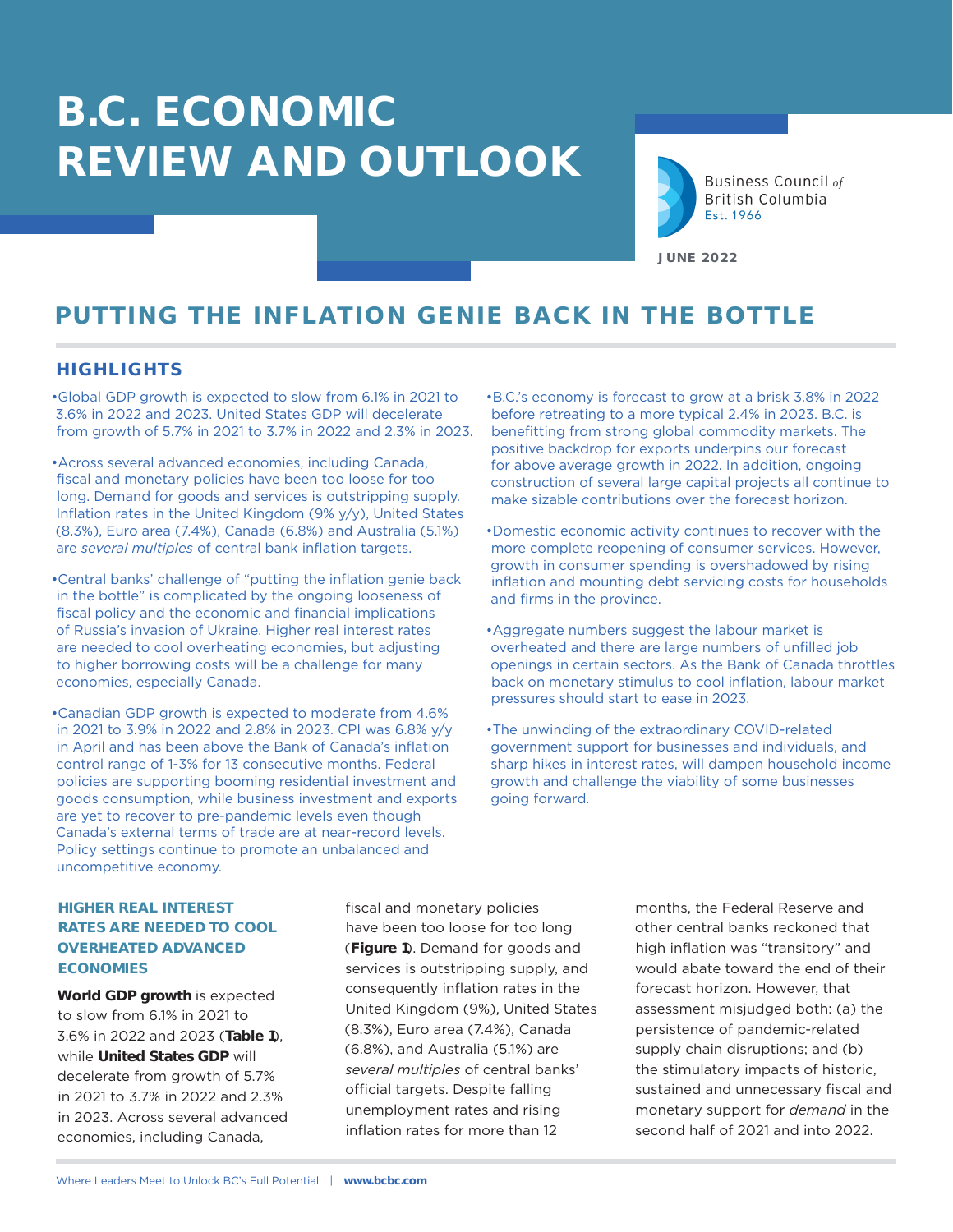High inflation was already entrenched by February 2022 when Russia invaded Ukraine, but that calamity has further amplified inflationary pressures. High commodity prices cut real incomes for commodity-importing countries because there is less income left over for consumers and businesses after paying for commodity-intensive necessities and raw material business inputs. Overall, high commodity prices will inhibit global economic growth. At the same time, commodity-*exporting* countries like Canada are benefiting from an extraordinarily favourable shift in their terms of trade (the ratio of export prices relative to import prices) that will lift Canadians' real incomes and help offset the loss of purchasing power caused by higher inflation. In inflation-adjusted terms, Canadian dollar energy prices are near record levels (**Figure 2**). Fish, forestry, and metals prices are also elevated in inflation-adjusted terms.

Higher real policy interest rates over the next 12-18 months will be required to cool global demand and bring inflation to heel. This should be accompanied by actively or passively reducing central banks' still very large holdings of government bonds, known as "quantitative tightening." **Figure 3** shows the sharp jump in the yield curve for Canadian government bonds compared to May 2021. Nonetheless, policy interest rates in several advanced countries remain steeply *negative* in inflation-adjusted terms.

In our view, adjusting to higher *real* interest rates is the major challenge facing the global economy over

#### TABLE 1: **GLOBAL ECONOMIC FORECAST**

| <b>Region</b>                                        | 2021 | 2022f | 2023f |  |  |  |
|------------------------------------------------------|------|-------|-------|--|--|--|
| <b>Real GDP growth (%)</b>                           |      |       |       |  |  |  |
| World                                                | 6.1  | 3.6   | 3.6   |  |  |  |
| Canada                                               | 4.6  | 3.9   | 2.8   |  |  |  |
| <b>United States</b>                                 | 5.7  | 3.7   | 2.3   |  |  |  |
| United Kingdom                                       | 7.4  | 3.7   | 1.2   |  |  |  |
| Euro area                                            | 5.3  | 2.8   | 2.3   |  |  |  |
| Japan                                                | 1.6  | 2.4   | 2.3   |  |  |  |
| China                                                | 8.1  | 4.4   | 5.1   |  |  |  |
| Central bank policy interest rate (% at end of year) |      |       |       |  |  |  |
| Canada                                               | 0.25 | 2.50  | 3.00  |  |  |  |
| <b>United States</b>                                 | 0.25 | 2.75  | 3.00  |  |  |  |

f - forecast

Source: IMF (GDP): Scotiabank Economics (policy rates).

the forecast horizon. Credit booms rarely end well. There are few instances in history where central banks have achieved an "immaculate disinflation," that is, reducing inflation without inducing a contraction in financial and economic conditions. Exacerbating the challenge is that fiscal policies remain loose in many countries. Thus, even if central banks can collectively take their feet off the accelerator pedal, fiscal policymakers are still pushing it toward the floor. It is rare to see monetary and fiscal policies as disconnected from the state of their economies and from each other. Overall, risks to the global outlook are weighted to the downside. The outlook for the Chinese economy is a key downside risk as the national government

imposes strict lockdowns in some regions to stem outbreaks of COVID-19.

## **CANADA'S RECOVERY BOOSTED BY NEAR-RECORD EXTERNAL TERMS OF TRADE**

**Canadian GDP growth** is expected to moderate from 4.6% in 2021 to 3.9% in 2022 and 2.8% in 2023. The latter year growth rates exceed the economy's potential growth rate. This implies that CPI inflation remains above the Bank of Canada's 2% target over the forecast horizon. CPI is currently more than thrice the Bank's target at 6.8% y/y in April – but it is really 7% or more if used car prices are properly measured in the CPI.<sup>1</sup> Inflation has exceeded the

 $^{\rm l}$ Used cars have a 6.2% weight in Canada's CPI basket. However, Statistics Canada has hitherto taken a shortcut by tracking new car prices only and inserting them as a proxy fo used car prices in the CPI. This assumes new and used cars are identical and their prices move together (see <u>here</u>). Over the past two years, there has been renewed criticism of that<br>approach as used car prices have signi prospectively include used car prices in the CPI. This will bring Canada into line with the approach of other advanced countries' statistical agencies with respect to passenger vehicle prices.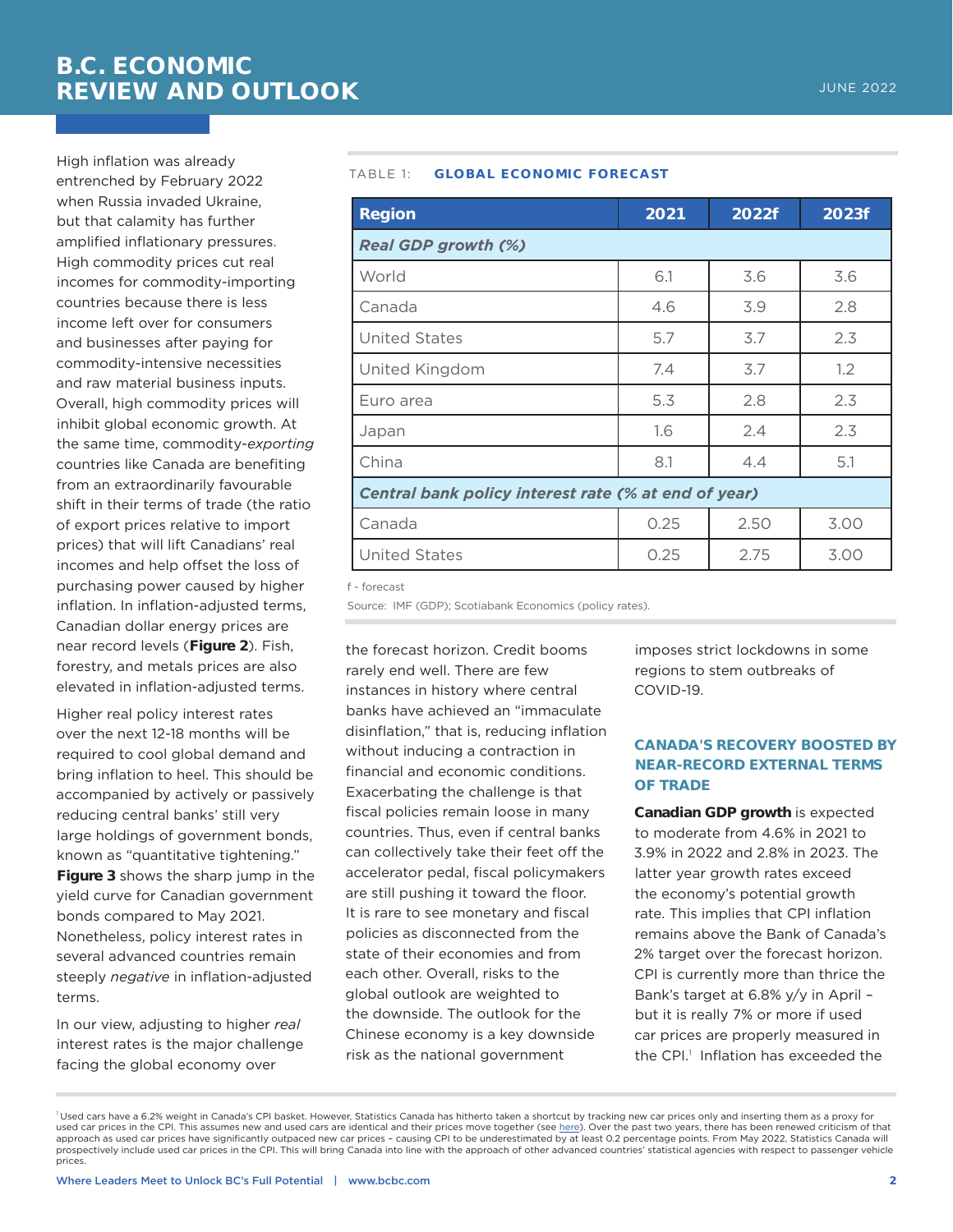#### FIGURE 1: **MONETARY AND FISCAL POLICIES REMAIN (TOO) LOOSE IN MANY ADVANCED ECONOMIES**



*CPI inflation vs monetary and fiscal policy settings, latest data\*, selected countries*

Source: [The Economist](https://www.economist.com/economic-and-financial-indicators/2022/05/19/economic-data-commodities-and-markets); BCBC. The Economist; BCBC. The Source: The Economist; BCBC. The Source: The Economist; BCBC.

#### FIGURE 2: **REAL ENERGY PRICES ARE AT NEAR-RECORD LEVELS**



Source: Bank of Canada; Statistics Canada; BCBC.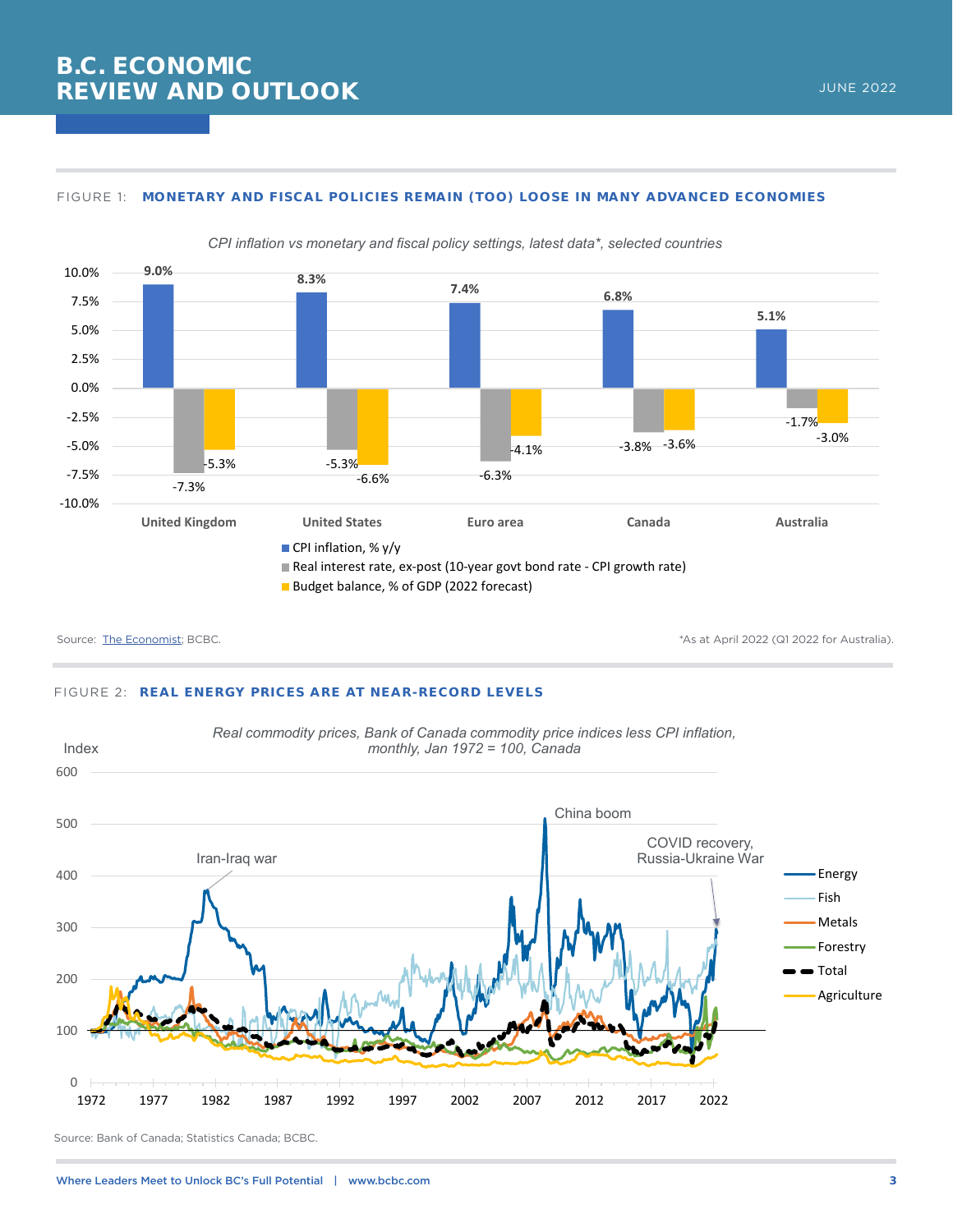#### FIGURE 3: **INTEREST RATES HAVE JUMPED OVER THE PAST YEAR**



Source: Marketwatch.com.

#### FIGURE 4: **CANADA'S INFLATION IS THE HIGHEST SINCE 1983 (EXCLUDING ONE-OFF GST INTRODUCTION)**



*Consumer price index, year-on-year change, monthly, Canada*

Source: Statistics Canada.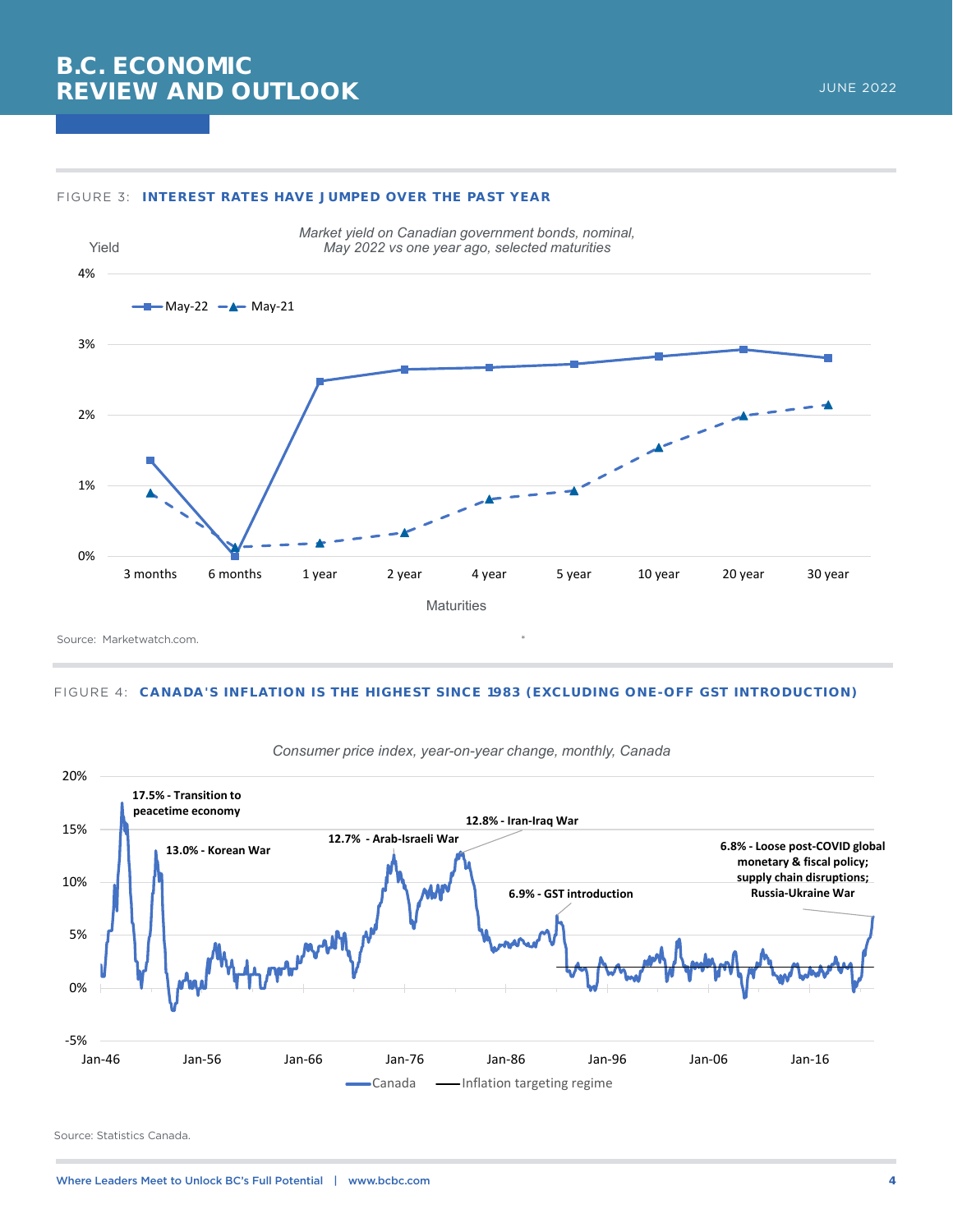

#### FIGURE 5: **CANADA'S CPI INFLATION RATE HAS NOT EXCEEDED THE UNEMPLOYMENT RATE SINCE 1977-1982**

Source: Statistics Canada; BCBC.

#### FIGURE 6: **FEDERAL POLICIES HAVE SUPERCHARGED DEMAND FOR RESIDENTIAL INVESTMENT AND GOODS CONSUMPTION, WHILE BUSINESS INVESTMENT AND EXPORTS LANGUISH**



\* Expenditure on new and renovation residential construction, and transferring real estate between owners.

\*\* Expenditure on non-residential structures and machinery & equipment. Source: Statistics Canada.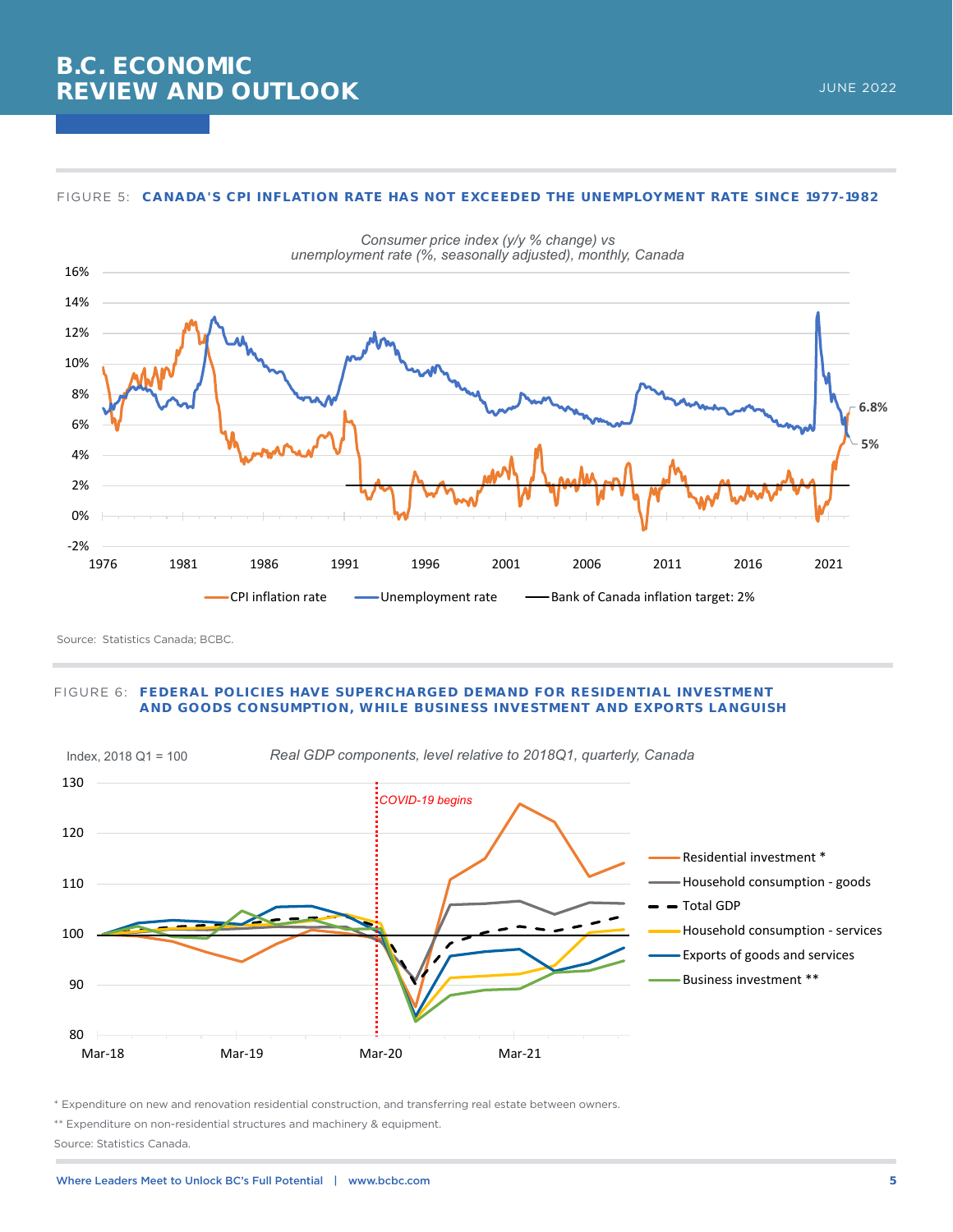

#### FIGURE 7: **OECD PREDICTS CANADA WLL BE THE WORST PERFORMING ADVANCED ECONOMY OVER 2020-2030**

Source: [OECD \(2021\)](https://www.oecd.org/economy/growth/scenarios-for-the-world-economy-to-2060.htm).

#### FIGURE 8: **OECD PREDICTS CANADA WILL ALSO BE THE WORST PERFORMING ADVANCED ECONOMY OVER 2030-2060**

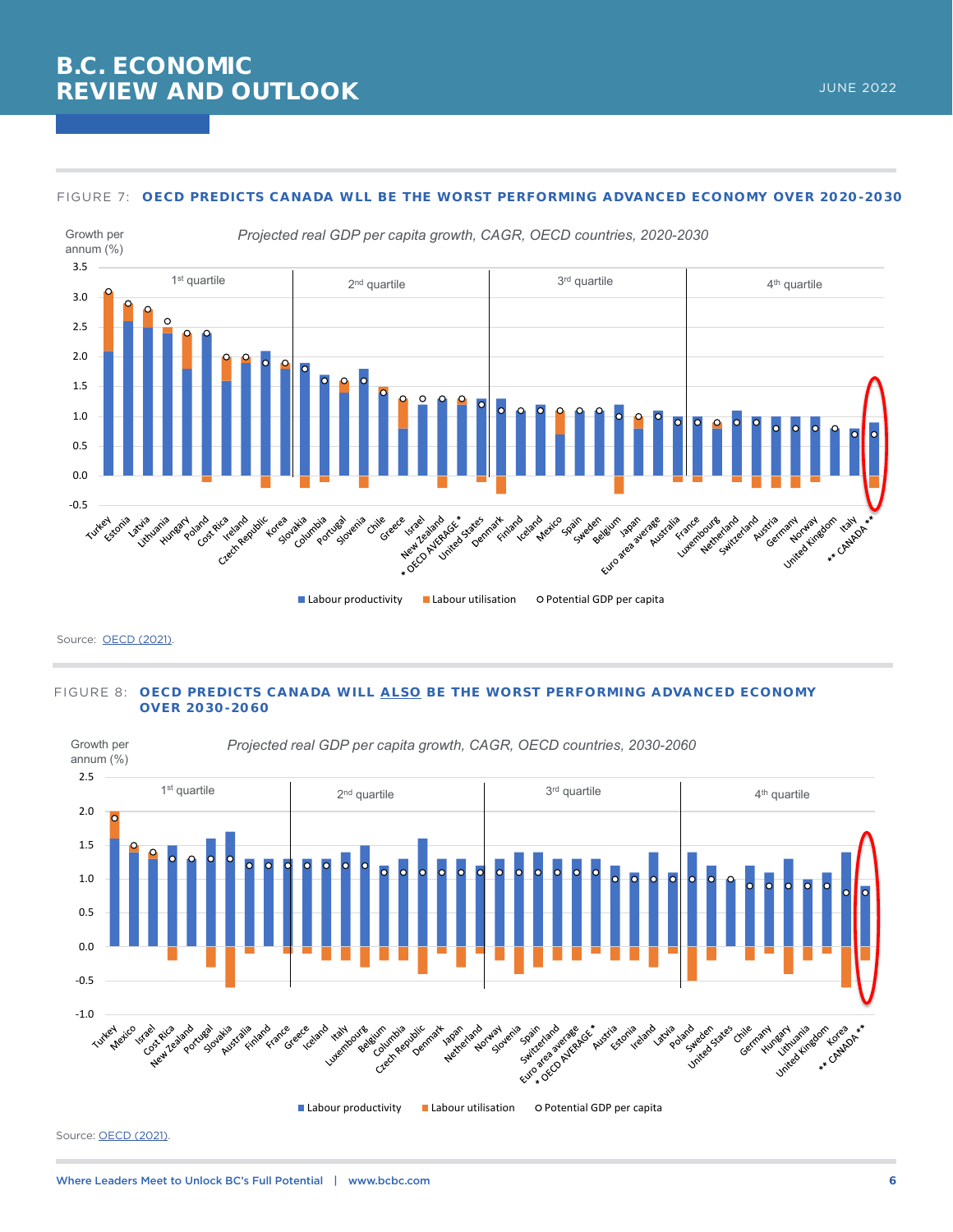Bank of Canada's inflation control range of 1-3% for 13 consecutive months. Excluding the one-time introduction of the GST in 1991, CPI inflation has not been higher since 1971-83 (**Figure 4**). Also, Canada's CPI inflation rate has not exceeded the unemployment rate since 1977-82 (**Figure 5**).

**Figure 6** shows the level of GDP by expenditure since 2018. Federal government policies have supercharged demand for residential investment (defined as expenditures on new and renovation residential construction, and on the transfer of real estate assets between owners) and household goods consumption. Meanwhile, exports and business investment languish and are yet to recover pre-pandemic levels.

As the world's 6th most indebted economy (see [Williams 2021a](https://bcbc.com/reports-and-research/canadas-unexploded-debt-bomb-continues-to-tick)), Canada will find the adjustment to higher global real interest rates particularly challenging. The subdued outlook for exports and non-residential investment, despite extraordinarily favourable export prices, should be a flashing red signal to policymakers in Ottawa and provincial capitals that Canada's economy is credit-dependent, unbalanced, and uncompetitive. The OECD projects that Canada will be the worst performing economy among 38 advanced countries over the next forty years (**Figure 7** and **Figure 8**), with the lowest growth in real GDP per capita ([Williams 2021b](https://bcbc.com/insights-and-opinions/oecd-predicts-canada-will-be-the-worst-performing-advanced-economy-over-the-next-decade-and-the-three-decades-after-that)). Overall, we believe the risks to the Canadian economy are weighted to the downside.

#### TABLE 2: **B.C. ECONOMIC OUTLOOK (BCBC FORECAST) (ANNUAL % CHANGE UNLESS OTHERWISE INDICATED)**

|                            | 2020   | 2021 | 2022f | 2023f |
|----------------------------|--------|------|-------|-------|
| Real GDP                   | $-3.4$ | 6.1  | 3.8   | 2.4   |
| Employment                 | $-6.5$ | 6.6  | 3.3   | 2.0   |
| Unemployment rate (%)      | 8.8    | 6.5  | 4.8   | 5.0   |
| Housing Starts (000 units) | 38.0   | 47.5 | 40.8  | 41.0  |
| Retail sales               | 1.3    | 13.5 | 3.0   | 3.5   |
| B.C. CPI                   | 0.8    | 2.8  | 6.4   | 3.8   |

f - forecast

Source: Statistics Canada and B.C. Stats; Business Council of B.C. for forecasts.

#### **B.C. ECONOMIC OUTLOOK**

The B.C. economy expanded by a robust 6.1% in 2021 as idled or furloughed capacity came back on-line. Several factors should keep B.C.'s economy growing by a brisk 3.8% in 2022 before retreating to a more typical 2.4% advance in 2023. Like Canada, the province is benefitting from strong global commodity markets and a significant terms-of-trade lift flowing from higher prices for energy, minerals, and forestry products. The positive backdrop for the foundational elements of B.C.'s export base supports our forecast for above average growth this year, although this fades in 2023. The reopening of travel and gradual revival of international tourism, together with the expansion of other services exports, should sustain overall export growth in 2022-23. Moreover, the ongoing construction of several large capital projects will underpin provincial growth through 2023.

Domestic economic activity rebounded sharply last year, as the steady reopening of consumer services resulted in a realignment of spending back towards services. The extent and pace of this recovery in services spending, however, is overshadowed by rising inflation and mounting debt servicing costs for households and firms in the province. B.C. households carry much higher debt loads than the average Canadian. The winding up of the extraordinary COVIDrelated government support for businesses and individuals, along with sharp interest rate hikes, will dampen household income growth and challenge the viability of some businesses going forward. Growth across different segments of the domestic services economy will be mixed and limited by slowing household income growth amid escalating consumer prices.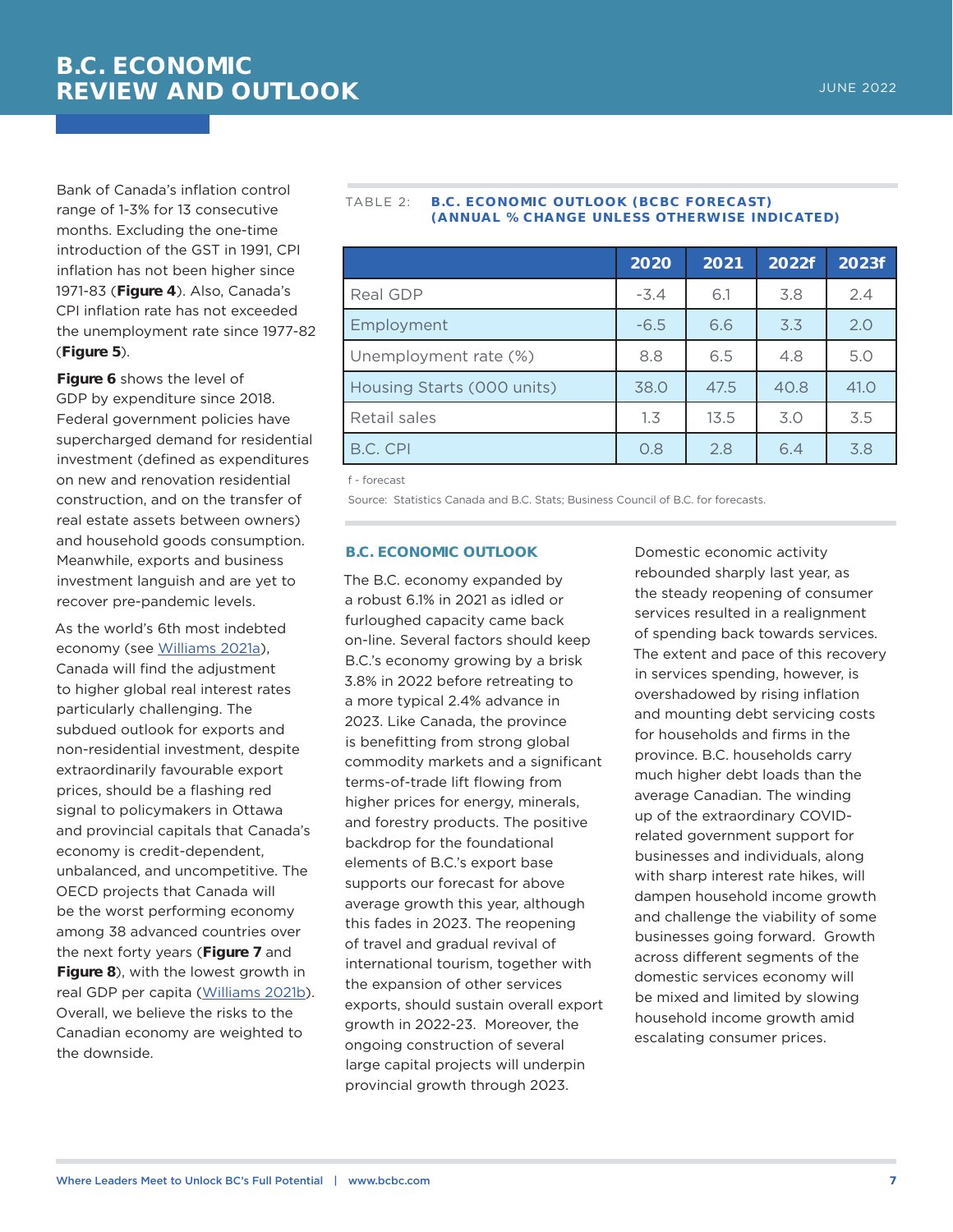## **EXPORTS AND NON-RESIDENTIAL CONSTRUCTION SUPPORT B.C.'S RECOVERY AND EXPANSION**

B.C.'s export sector has been instrumental in driving the current economic recovery and expansion (**Figure 9**). Much of the lift flows directly from higher energy, lumber and minerals prices as detailed in the first section. Last year, real GDP in the industries that comprise these key parts of the province's export [base](https://bcbc.com/insights-and-opinions/a-brief-primer-on-b-c-s-export-base) grew by more than 8%. High commodity and energy prices will continue to bolster B.C.'s expansion this year but diminish in 2023.

Service sector elements of [B.C.'s](https://bcbc.com/insights-and-opinions/opinion-goods-versus-services-analyzing-b-c-s-new-export-equation)  [export base](https://bcbc.com/insights-and-opinions/opinion-goods-versus-services-analyzing-b-c-s-new-export-equation) are also on the upswing. Eliminating testing requirements and the reopening of international borders means the long-awaited tourism revival is now unfolding. Passenger volumes at YVR are rebounding (**Figure 10**). By the end of the Q1 2022, U.S. passengers through YVR had regained 50% of March 2019 volumes. Other international traveller volumes reached 43% of pre-COVID volumes. The once fully shuttered cruise ship sector has also resumed operations and is expecting a record year in 2022. A rapid revival in air travel alone will provide a significant boost considering that B.C.'s air transportation sector GDP tumbled by 75% in 2020 (the largest decline of any industry apart from the cruise ship sector) before falling a further 20% in 2021.2

Film and television production is another major service sector export. It has more than recovered since a brief COVID-induced slump and has resumed its strong expansion. This sector continues to grow its

economic footprint within the provincial export landscape and is also a big source of employment.

## **LARGE CAPITAL CONSTRUCTION PROJECTS SUSTAIN GROWTH**

The ongoing construction of LNG Canada's Kitimat facility, its associated pipelines, the Site C construction, and the twinning of the Transmountain Pipeline have all made sizable contributions to provincial economic activity in recent years. Real GDP in the engineering construction industry has been at least \$2 billion above normal levels for at least two years. Activity will remain elevated in 2022-23, but further gains will be limited as these projects are past or near their peak levels of building activity. Planned increases in provincial government capital spending related to new hospitals and other infrastructure are also positive.

## **HOUSEHOLD BUDGETS STRAINED AS CONSUMER SERVICE SPENDING "NORMALIZES"**

As the economy opens more fully, households should continue to redirect spending to services. Output in some consumer service industries has remained below pre-pandemic levels (notably sports, performing arts, theaters, personal services and business services). In 2021, real output (GDP) of all services was still below trend growth levels.

Rising prices and perhaps more spending on services are affecting the pattern and extent of retail spending, which has been flat for more than a year (**Figure 11**). Price changes, however, appear to be

weighing on the mix of spending. Amid soaring prices, sales at gas stations rose 13% y/y in Q1 (in nominal terms). This is the largest increase of any retail segment. In the same quarter, consumers trimmed spending in other areas, notably motor vehicles and building materials.

Higher interest rates are cooling turnover in B.C.'s supercharged real estate sector. In Greater Vancouver, resales of existing homes are down roughly one-third over the first four months of 2022 compared to the same period in 2021. Resale prices have also levelled off. In the Fraser Valley, resales of existing homes have dropped by a similar magnitude (32%) over the same period and resale prices have slipped month-tomonth. The picture in other regions is mixed.

As turnover and prices for resale homes cool, and amid sharp rises in mortgage interest rates, new residential construction activity should moderate in the near term. Builders appear to be reassessing and scaling back speculative projects that might have only been manageable with rock-bottom interest rates. Housing starts have cooled and will likely dip this year because of higher interest rates. That said, they should recover soon as the federal government turbocharges demand for new housing in major cities through the highest levels of temporary and permanent immigration in a century. Overall, B.C.'s residential construction, mortgage financing, and real estate transaction "industrial complex", often a key engine of economic growth, will weigh on growth in 2022, with all three elements set to decline in the near term.

<sup>&</sup>lt;sup>2</sup> Real GDP in the air transportation fell from around \$2 billion in 2019 to just \$350 million in 2021.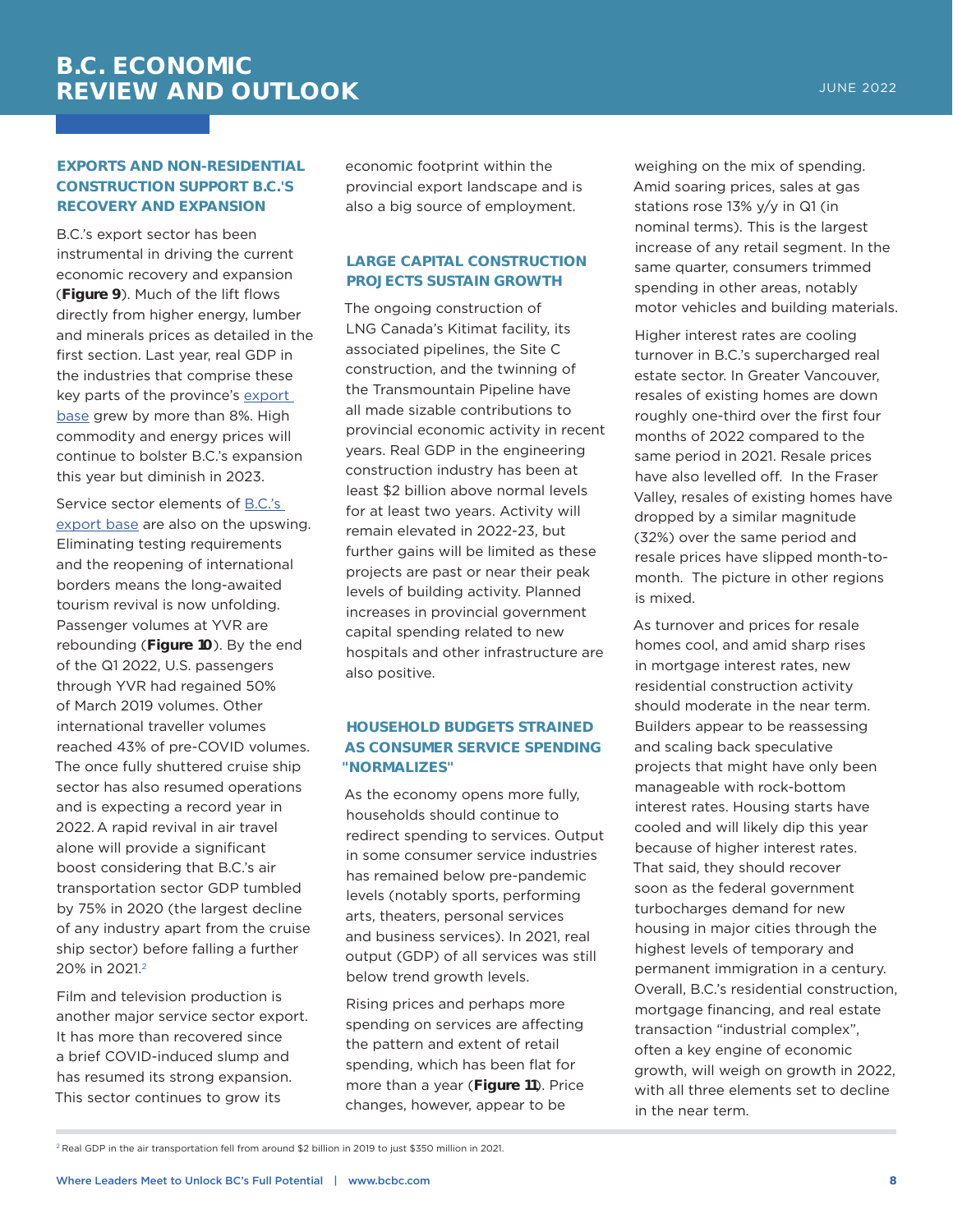





Source: B.C. Stats. Latest data March 2022, SA = seasonally adjusted.

#### FIGURE 10: **AIR TRAVEL HALF-WAY BACK**





Source: YVR.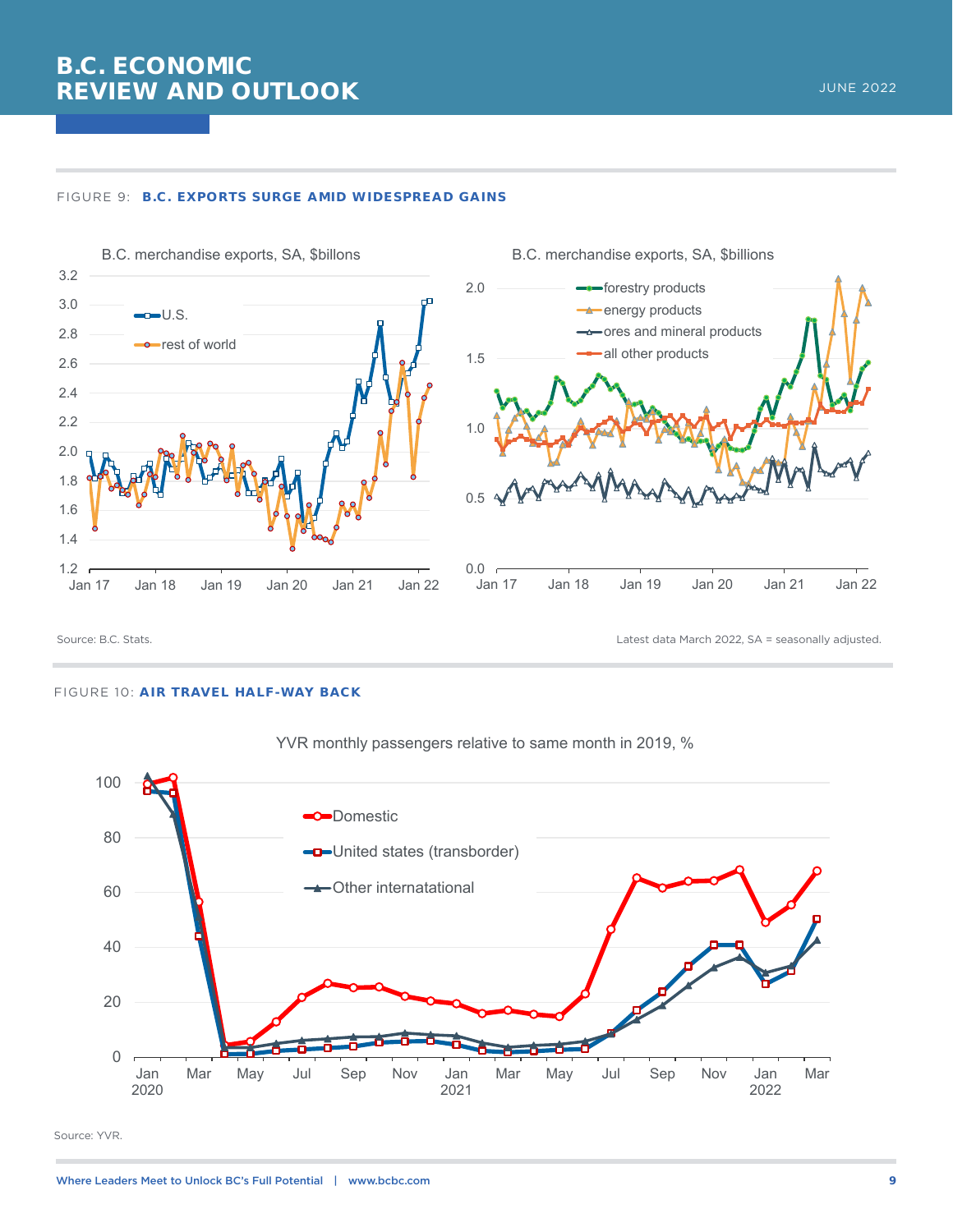

#### FIGURE 11: **RETAIL SALES FLAT OVERALL AS B.C. CONSUMERS SPEND MORE ON GAS**

Source: Statistics Canada Table 20-10-0008-01. Latest data March 2022, SA = seasonally adjusted.

#### FIGURE 12: **EMPLOYMENT RECOVERED IN MOST INDUSTRIES BUT REMAINS UNUSUALLY LOW IN HARDER HIT SECTORS**



#### B.C. employment 15 years and over, 000s



B.C. employment 15 years and over, 000s

Source: Statistics Canada, Labour Force Survey, Table 14-10-0355-01. Latest data April 2022, seasonally adjusted.